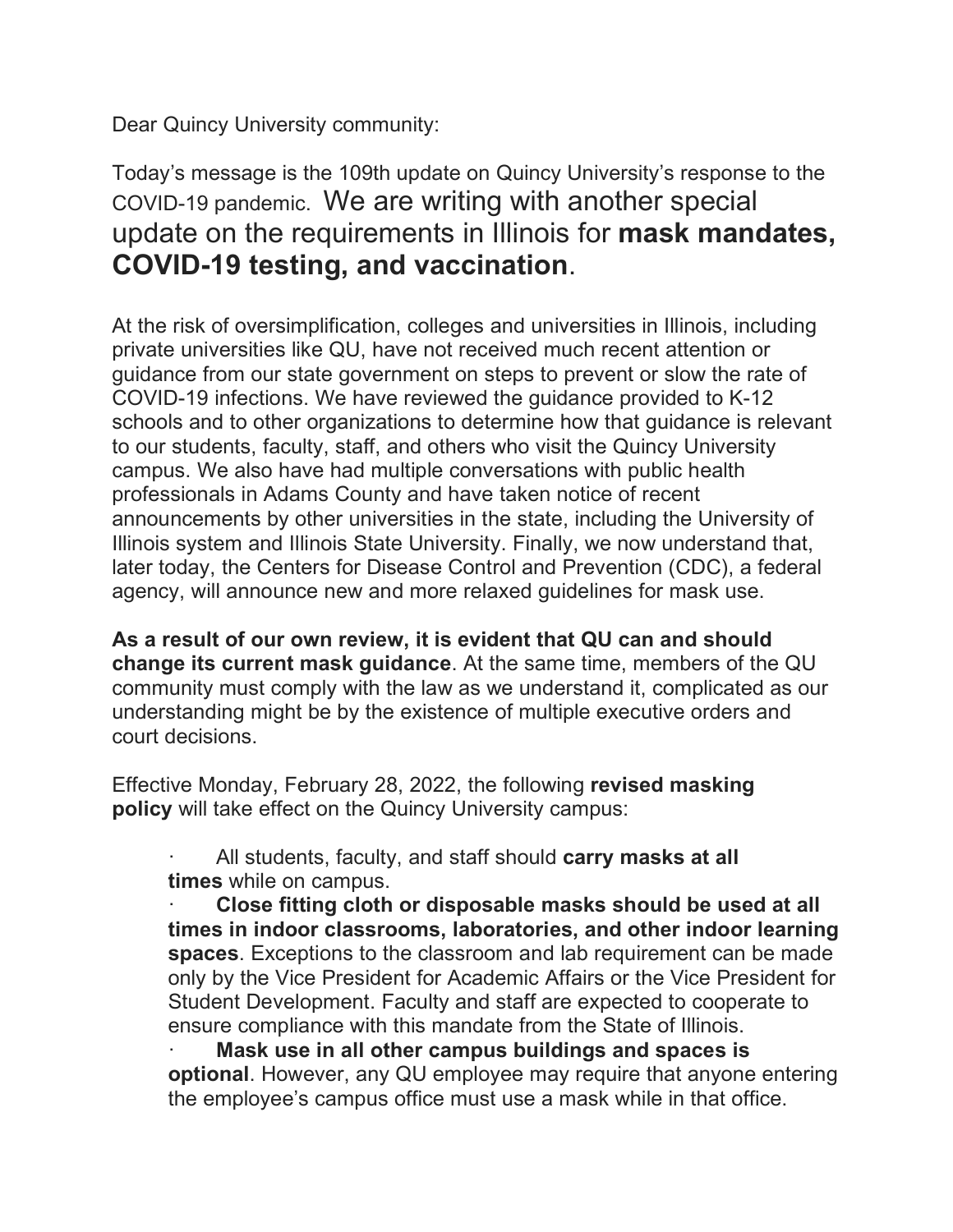Those visiting campus will not be required to wear masks unless they are visiting classrooms or labs while courses are in session. All persons who wish to wear masks on campus should be permitted to do so without experiencing any sort of criticism or pressure to take off their masks.

Consistent with the executive orders issued last fall by the Governor, QU will **continue to conduct weekly COVID-19 tests** for all faculty, staff, and students who are not yet fully vaccinated.

**COVID-19 vaccinations continue to be mandatory for all students, faculty, and staff at public and private universities in the State of Illinois**. Those who are not yet fully vaccinated should consult with Dr. Tracy regarding their options for **deferring the vaccination decision** or for receiving a **medical or religious exemption** from vaccination. ("Full vaccination" is explained below.)

As always, new guidance or requirements for COVID-19 prevention may be announced at any time by the State of Illinois. QU will change its policies whenever required to do so as a result of new executive orders, legislation, or the relevant decisions of state courts.

Here's our summary of the current COVID-19 situation for the Quincy University community:

1. Because of requirements first imposed in August 2021 by the Governor's executive order, all colleges and universities in the state, including QU, require weekly COVID-19 testing for unvaccinated and partially vaccinated members of our community. These requirements have not been changed and are still in effect for the 2022 Spring Semester. **Note**: Until we are told otherwise, a person is considered fully vaccinated if that person has received the two-shot vaccination series of the Pfizer or Moderna vaccine or the one-shot Johnson & Johnson vaccine. A booster shot is not required for a person to be considered fully vaccinated, though we strongly recommend booster shots for all eligible members of our community.

2. **Since the beginning of the 2022 Spring Semester, QU is aware of 24 members of our community (students, faculty, and staff) who have tested positive for COVID-19.** Those 24 people who have had COVID-19 included both vaccinated and unvaccinated individuals. One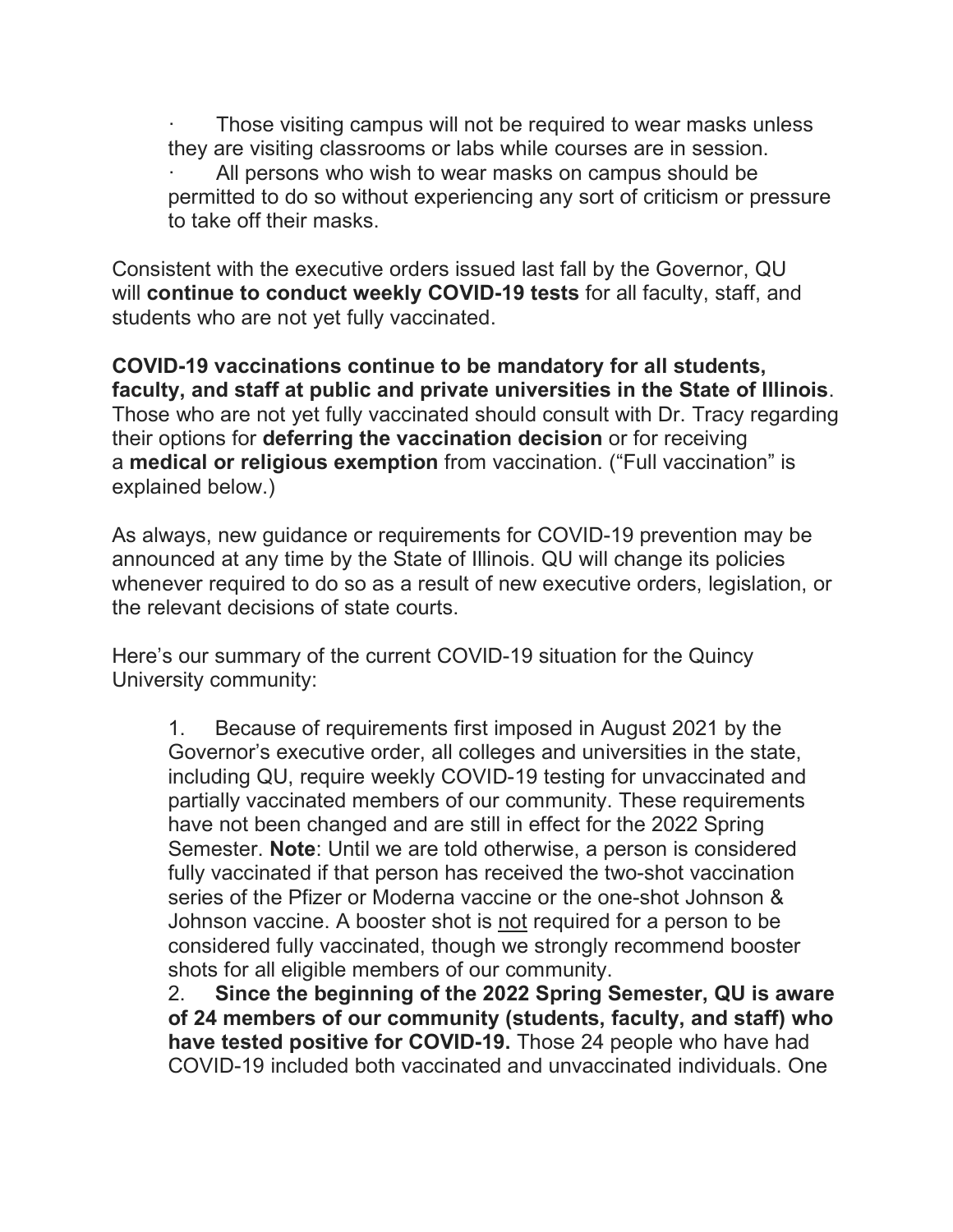of those 24 is currently an active case; the remaining 23 individuals have recovered and returned to normal activities.

3. **All unvaccinated or partially vaccinated students, faculty, and staff will continue to receive separate information about their weekly COVID-19 testing**. Please direct questions about this State of Illinois requirement for weekly testing to Dr. Tracy.

4. We know that some QU students have been required to participate in **COVID-19 surveillance testing provided through their local employers in Quincy or nearby communities**. We ask all students to report their test results to Dr. Tracy.

5. Faculty, staff, and business partner employees should continue to **seek out COVID-19 testing** when they have one or more COVID-19 symptoms. Those faculty, staff, and business partner employees seeking to arrange a rapid COVID-19 test on campus should contact Dr. Tracy directly

If you are a member of the QU community and have not read the previous update messages, you could search them out in your email folders or read them at https://www.quincy.edu/coronavirus/.

## **Local and State Reports on COVID-19 Cases**

Effective October 31, 2021, **Adams County, Illinois**, no longer maintains a COVID-19 tracking dashboard. Information about COVID-19 cases in **Illinois** is available at https://coronavirus.illinois.gov/. Information about COVID-19 in **Missouri** is available at https://showmestrong.mo.gov/data/public-health/.

## **Announcements**

As a reminder, the people who are most at risk for serious illness from COVID-19 are unvaccinated, older, and might have one or more health problems already. **COVID-19 continues to be a dangerous disease**, especially for the unvaccinated. Vaccination with **a booster shot provides the greatest protection from serious illness**. We thank all those members of the QU community who have been fully vaccinated and have a booster shot.